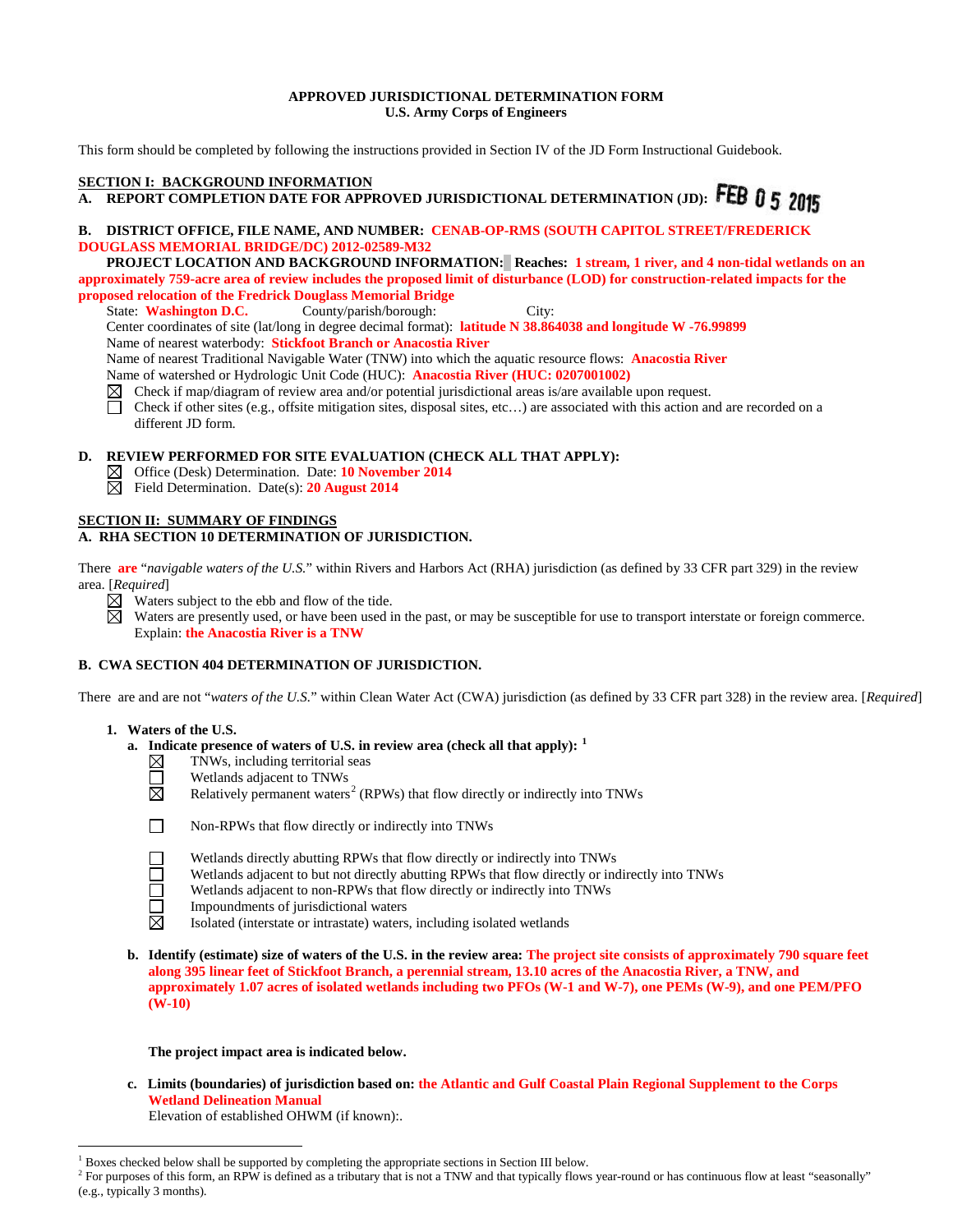# **2. Non-regulated waters/wetlands (check if applicable): [3](#page-1-0)**

 $\boxtimes$  Potentially jurisdictional waters and/or wetlands were assessed within the review area and determined not to be jurisdictional. Explain: **During the 20 August 2014 Corps site visit, the circumference of the isolated wetlands, including two PFOs (W-1 and W-7), one PEM (W-9), and one PEM/PFO (W-10), were walked and no culvert or other drainage was visible connecting the wetlands to Stickfoot Branch, the Anacostia River, or any other stream. W-1, a 0.05-acre isolated wetland, is located approximately 3,000 feet from the nearest water, the Anacostia River. W-7, a 0.41-acre isolated wetland, is located approximately 700 feet from the nearest water, the Anacostia River. W-9, a 0.07 acre isolated wetland is located approximately 300 feet downgradient from the nearest water, Stickfoot Branch, and approximately 4,000 feet from the nearest downgradient water, the Anacostia River. W-10, a 0.09-acre isolated wetland is located approximately 300 feet from the nearest stream, Stickfoot Branch, but is separated from the stream by uplands. Wetlands W-1 and W-7 were likely formed by direct precipitation and runoff from the adjacent road water inputs trapped in a low spot along the road. Both W-1 and W-7 were heavily disturbed systems and likely experienced soil compaction, further exacerbating wetland conditions forming from direct precipitation and surface runoff. Wetland W-7 is located within the 100-year floodplain of the Anacostia River, a TNW. The distance of upland area between W-7 and the Anacostia River indicates that W-7 would be unlikely to be directly connected to the Anacostia River, even if the man-made barriers of the cloverleaf road and seawall separating W-7 from the Anacostia River were not present. Therefore, despite close proximity, W-7 is not located adjacent to the Anacostia River and is isolated. Surface water was present during the Corps site visit in wetlands W-9 and W-10 and, considering that it had last rained in the AOR five days prior to the site visit, it is likely that W-9 and W-10 have sources of hydrology other than direct precipitation and surface runoff. The agent stated that he believed that a leaking water pipe was the primary provider of hydrology for W-10. Wetland W-9 is located at a similar elevation to the perennial Stickfoot Branch, and may be intercepting groundwater as the source of hydrology. The areas immediately adjacent to the isolated wetlands are upland and there is no culvert connecting the wetlands with any waters of the United States at this location or any other field evidence of connection to a stream; therefore, based on US vs James Wilson 4th circuit case/CFR 328.3 (a)(3), the Baltimore District does not regulate the four isolated wetlands W-1, W-7, W-9, W-10.** 

# **SECTION III: CWA ANALYSIS**

# **A. TNWs AND WETLANDS ADJACENT TO TNWs**

**The agencies will assert jurisdiction over TNWs and wetlands adjacent to TNWs. If the aquatic resource is a TNW, complete Section III.A.1 and Section III.D.1. only; if the aquatic resource is a wetland adjacent to a TNW, complete Sections III.A.1 and 2 and Section III.D.1.; otherwise, see Section III.B below**.

**1. TNW** 

Identify TNW: **13.10 acres of the Anacostia River**

Summarize rationale supporting determination: **The Anacostia River has traditionally supported and currently supports vessel traffic. While the upper reaches of the Anacostia River have become less accessible to vessels due to silting in of the channel over time, the lower portion of the Anacostia River in the project area of review is still regularly used for vehicle traffic.** 

### **2. Wetland adjacent to TNW**

Summarize rationale supporting conclusion that wetland is "adjacent":

### **B. CHARACTERISTICS OF TRIBUTARY (THAT IS NOT A TNW) AND ITS ADJACENT WETLANDS (IF ANY):**

**This section summarizes information regarding characteristics of the tributary and its adjacent wetlands, if any, and it helps determine whether or not the standards for jurisdiction established under Rapanos have been met.** 

**The agencies will assert jurisdiction over non-navigable tributaries of TNWs where the tributaries are "relatively permanent waters" (RPWs), i.e. tributaries that typically flow year-round or have continuous flow at least seasonally (e.g., typically 3 months). A wetland that directly abuts an RPW is also jurisdictional. If the aquatic resource is not a TNW, but has year-round (perennial) flow, skip to Section III.D.2. If the aquatic resource is a wetland directly abutting a tributary with perennial flow, skip to Section III.D.4.**

**A wetland that is adjacent to but that does not directly abut an RPW requires a significant nexus evaluation. Corps districts and EPA regions will include in the record any available information that documents the existence of a significant nexus between a relatively permanent tributary that is not perennial (and its adjacent wetlands if any) and a traditional navigable water, even though a significant nexus finding is not required as a matter of law.**

<span id="page-1-0"></span><sup>&</sup>lt;sup>3</sup> Supporting documentation is presented in Section III.F.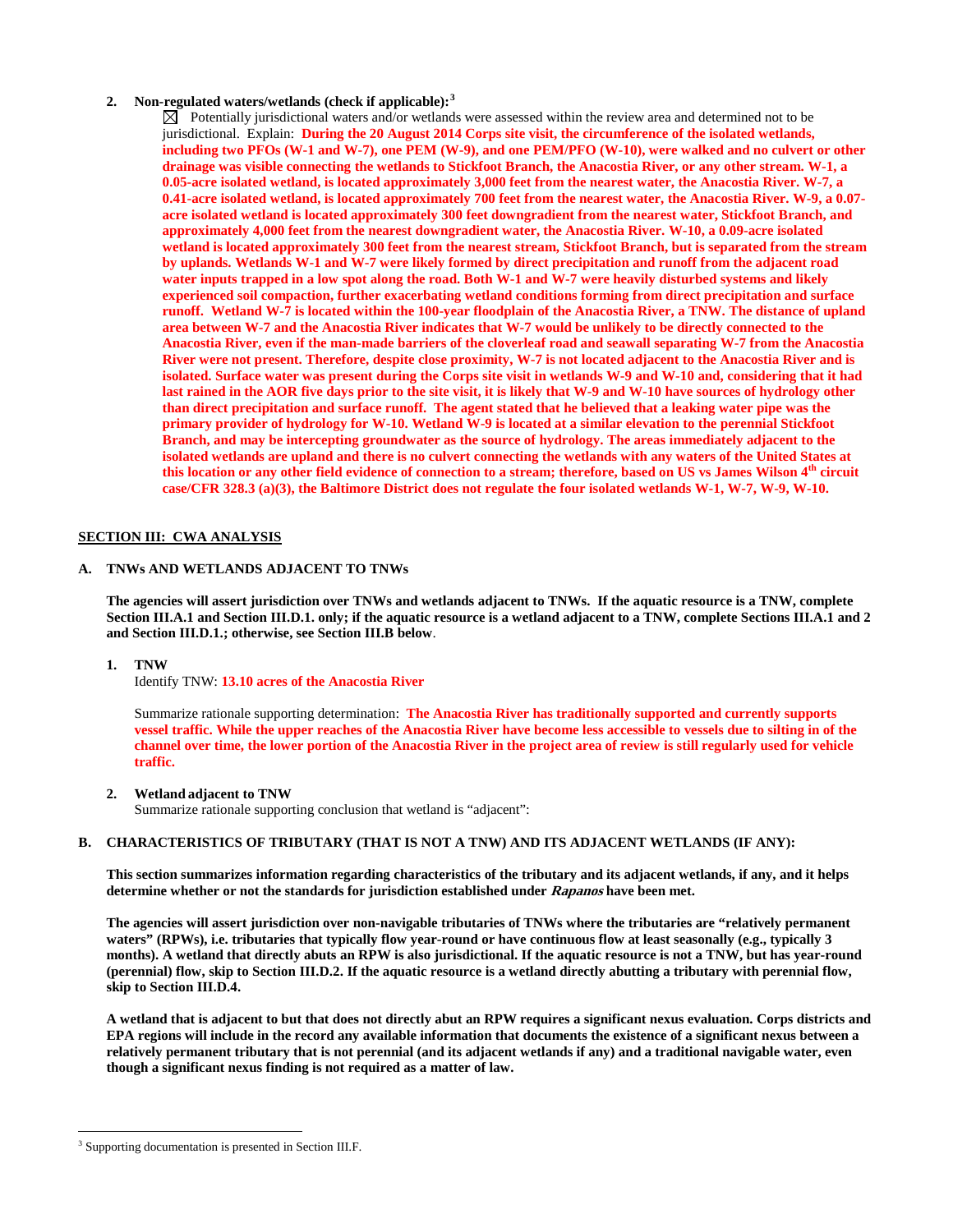**If the waterbody[4](#page-2-0) is not an RPW, or a wetland directly abutting an RPW, a JD will require additional data to determine if the waterbody has a significant nexus with a TNW. If the tributary has adjacent wetlands, the significant nexus evaluation must consider the tributary in combination with all of its adjacent wetlands. This significant nexus evaluation that combines, for analytical purposes, the tributary and all of its adjacent wetlands is used whether the review area identified in the JD request is the tributary, or its adjacent wetlands, or both. If the JD covers a tributary with adjacent wetlands, complete Section III.B.1 for the tributary, Section III.B.2 for any onsite wetlands, and Section III.B.3 for all wetlands adjacent to that tributary, both onsite and offsite. The determination whether a significant nexus exists is determined in Section III.C below.**

#### **1. Characteristics of non-TNWs that flow directly or indirectly into TNW**

**(i) General Area Conditions:**

 Watershed size: **173.5 square miles (Anacostia River – 10-digit HUC 0207001002)** Drainage area: **unknown** Normal average monthly rainfall for August: **approximately 3 inches per month[5](#page-2-1)** Departure from normal average monthly rainfall for August 2014: **0.5 inches more than average in the general vicinity of the project area**

# **(ii) Physical Characteristics:**

(a) Relationship with TNW:  $\boxtimes$  Tributary flows directly into TNW. Tributary flows through\_\_ tributaries before entering TNW

Project waters are approximately **less than 1** river miles from TNW. Project waters are approximately **less than 1** river miles from RPW. Project waters are approximately **less than 1** aerial (straight) miles from TNW. Project waters are approximately **less than 1** aerial (straight) miles from RPW. Project waters cross or serve as state boundaries. Explain: **N/A**. Identify flow route to TNW<sup>[6](#page-2-2)</sup>: Stickfoot Branch flows through culverts directly into the Anacostia River, a TNW.

Tributary stream order, if known: **1st order**

#### (b) General Tributary Characteristics (check all that apply):

**Tributary** is: ⊠ Natural:

Artificial (man-made). Explain: Manipulated (man-altered). Explain: **a portion of Stickfoot Branch was flowing through a natural channel within the project area of review, but most of Stickfoot Branch flows through buried culverts**

**Tributary** properties with respect to top of bank (estimate):

Average width: **2 - 4 feet** Average depth: **2 feet** Average side slopes: **0.5: 1**

Primary tributary substrate composition (check all that apply):

| $\boxtimes$ Silts                | Sands |                |
|----------------------------------|-------|----------------|
| $\Box$ Concrete                  |       | $\Box$ Cobbles |
| $\boxtimes$ Gravel               |       |                |
| $\Box$ Muck                      |       | $\Box$ Bedrock |
| $\Box$ Vegetation. Type/% cover: |       |                |
| $\Box$ Other. Explain:           |       |                |

Tributary condition/stability [e.g., highly eroding, sloughing banks]. Explain: **moderate stability – banks vegetated** Tributary geometry:

Tributary gradient (approximate average slope): **~1%,**

 $(c)$  Flow:

Tributary provides for: **perennial flow** Estimate average number of flow events in review area/year: **unknown** Describe flow regime: **see above**

<span id="page-2-0"></span> <sup>4</sup> Note that the Instructional Guidebook contains additional information regarding swales, ditches, washes, and erosional features generally and in the arid West.

<span id="page-2-1"></span><sup>&</sup>lt;sup>5</sup> NOAA, National Weather Service, Advanced Hydrologic Prediction Service[, http://water.weather.gov/precip/](http://water.weather.gov/precip/) Accessed 10 November 2014. For additional information on normal rainfall, please see http://water.weather.gov/precip/about.php

<span id="page-2-2"></span><sup>6</sup> Flow route can be described by identifying, e.g., tributary a, which flows through the review area, to flow into tributary b, which then flows into TNW.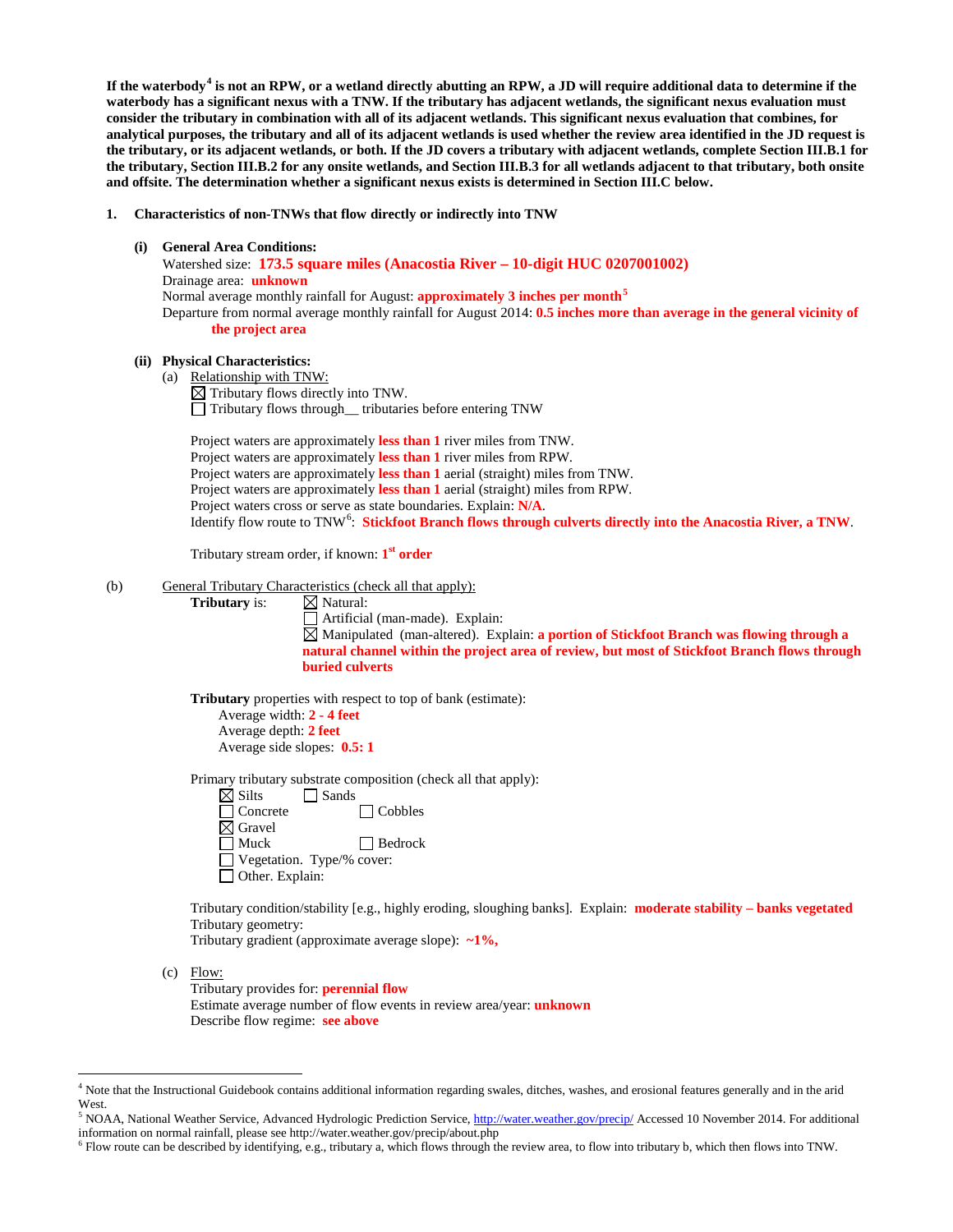| Other information on duration and volume: The Corps observed flow in Stickfoot Branch between two culverts           |
|----------------------------------------------------------------------------------------------------------------------|
| during the site visit on 20 August 2014. The agent stated that Stickfoot Branch had also been flowing at the time of |
| the wetland delineation.                                                                                             |

| Surface flow is: <b>perennial</b> Characteristics: |  |  |  |  |  |
|----------------------------------------------------|--|--|--|--|--|
| Subsurface flow: <b>unknown</b> ;                  |  |  |  |  |  |
|                                                    |  |  |  |  |  |

Dye (or other) test performed**: N/A.**

| Tributary has (check all that apply):                            |                                                                                                                  |
|------------------------------------------------------------------|------------------------------------------------------------------------------------------------------------------|
| $\boxtimes$ Bed and banks                                        |                                                                                                                  |
| $\boxtimes$ OHWM <sup>7</sup> (check all indicators that apply): |                                                                                                                  |
| clear, natural line impressed on the bank                        | the presence of litter and debris                                                                                |
| changes in the character of soil                                 | destruction of terrestrial vegetation                                                                            |
| shelving                                                         | the presence of wrack line                                                                                       |
| vegetation matted down, bent, or absent                          | sediment sorting                                                                                                 |
| leaf litter disturbed or washed away                             | scour                                                                                                            |
| sediment deposition                                              | multiple observed or predicted flow events                                                                       |
| water staining                                                   | abrupt change in plant community                                                                                 |
| other (list):                                                    |                                                                                                                  |
| Discontinuous OHWM. <sup>8</sup> Explain: N/A.                   |                                                                                                                  |
|                                                                  |                                                                                                                  |
|                                                                  | If factors other than the OHWM were used to determine lateral extent of CWA jurisdiction (check all that apply): |
| High Tide Line indicated by:                                     | Mean High Water Mark indicated by:                                                                               |
| oil or scum line along shore objects                             | survey to available datum;                                                                                       |

oil or scum line along shore objects  $\Box$  survey to available datum;  $\Box$  fine shell or debris deposits (foreshore)  $\Box$  physical markings; physical markings/characteristics vegetation lines/changes in vegetation types. tidal gauges  $\Box$  other (list):

# **(iii) Chemical Characteristics:**

Characterize tributary (e.g., water color is clear, discolored, oily film; water quality; general watershed characteristics, etc.). Explain: **water color is clear** 

Identify specific pollutants, if known: **unknown**

# **(iv) Biological Characteristics. Channel supports (check all that apply):**

- Riparian corridor. Characteristics (type, average width): **forested, approximately 21 feet wide**
- Wetland fringe. Characteristics:
- $\overline{\boxtimes}$  Habitat for:
	- Federally Listed species. Explain findings:
	- Fish/spawn areas. Explain findings:
	- Other environmentally-sensitive species. Explain findings:
	- Aquatic/wildlife diversity. Explain findings: **Although Stickfoot Branch has perennial flow directly into the Anacostia River, long culverts, such as the length of the stream culverted between the natural channel portion of Stickfoot Branch and the Anacostia River, are difficult for fish to migrate through. The natural portion of Stickfoot Branch within the area of review would likely only support terrestrial faunal habitat and any aquatic insects for which the adults laid eggs in the natural portion.**
- **2. Characteristics of wetlands adjacent to non-TNW that flow directly or indirectly into TNW**

# **(i) Physical Characteristics:**

- (a) General Wetland Characteristics: Properties: Wetland size: Wetland type. Wetland quality. Explain: **Refer to Section IV.B.** Project wetlands cross or serve as state boundaries. Explain: **N/A**.
- (b) General Flow Relationship with Non-TNW:

Flow is: Characteristics: Subsurface flow:Explain findings: Dye (or other) test performed:

<span id="page-3-1"></span><span id="page-3-0"></span><sup>-&</sup>lt;br>7 <sup>7</sup>A natural or man-made discontinuity in the OHWM does not necessarily sever jurisdiction (e.g., where the stream temporarily flows underground, or where the OHWM has been removed by development or agricultural practices). Where there is a break in the OHWM that is unrelated to the waterbody's flow regime (e.g., flow over a rock outcrop or through a culvert), the agencies will look for indicators of flow above and below the break <sup>8</sup>  $^8$ Ibid.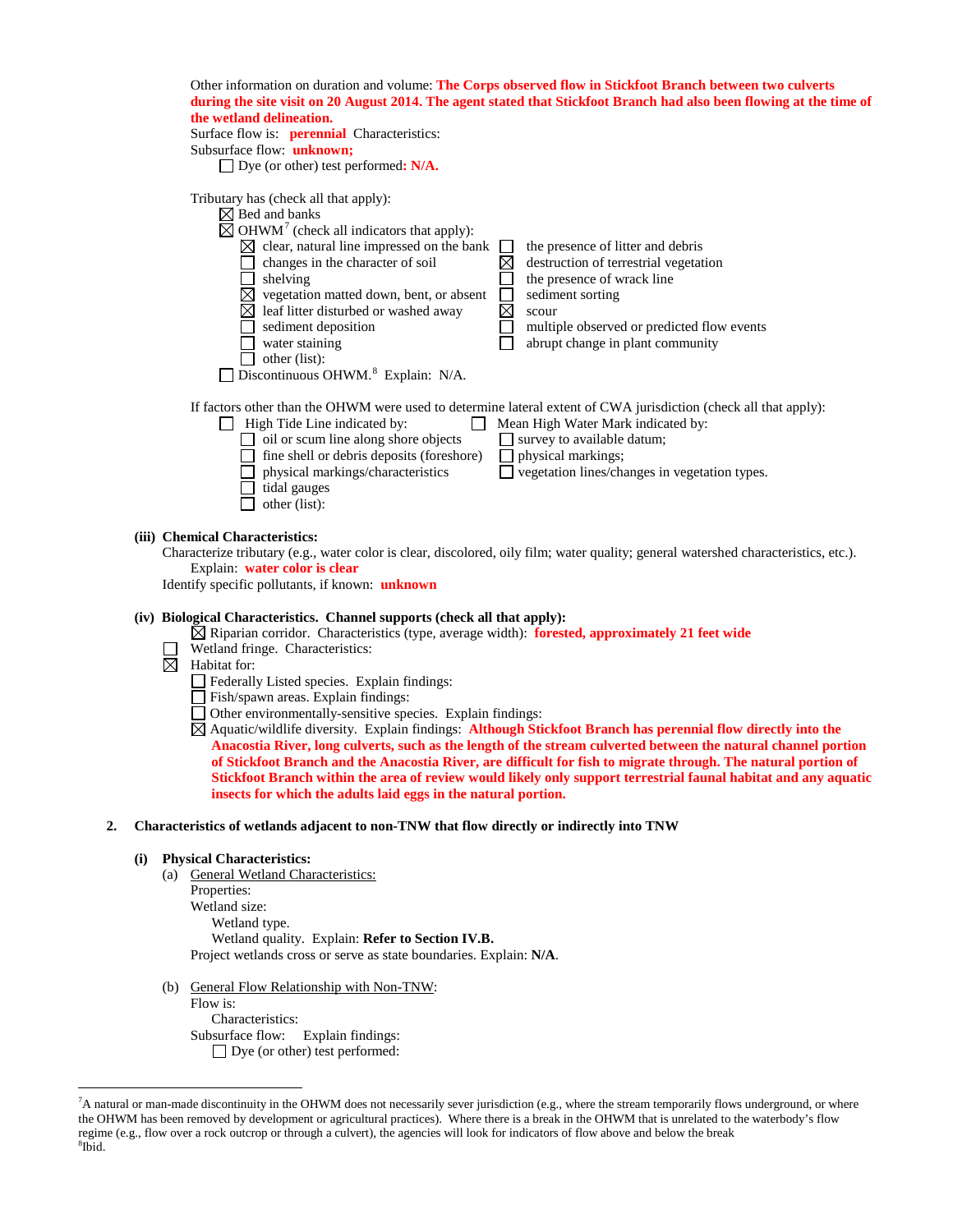(c) Wetland Adjacency Determination with Non-TNW:

Directly abutting

Not directly abutting

Discrete wetland hydrologic connection. Explain:

- Ecological connection. Explain:
- $\Box$  Separated by berm/barrier. Explain:
- (d) Proximity (Relationship) to TNW

Project wetlands are river miles from TNW. Project wetlands are aerial (straight) miles from TNW. Flow is from:

Estimate approximate location of wetland as within the floodplain:

**(ii) Chemical Characteristics:**

- Characterize wetland system (e.g., water color is clear, brown, oil film on surface; water quality; general watershed characteristics; etc.). Explain:
- Identify specific pollutants, if known:

# **(iii) Biological Characteristics. Wetland supports (check all that apply):**

 $\Box$  Riparian buffer. Characteristics (type, average width):

- Vegetation type/percent cover. Explain:
- Habitat for:
- $\Box$  Federally Listed species. Explain findings:
- Fish/spawn areas. Explain findings:
- Other environmentally-sensitive species. Explain findings:
- Aquatic/wildlife diversity. Explain findings:

# **3. Characteristics of all wetlands adjacent to the tributary (if any)**

All wetland(s) being considered in the cumulative analysis:

Approximately acres in total are being considered in the cumulative analysis.

For each wetland, specify the following:

Directly abuts? (Y/N) Size (in acres) Directly abuts? (Y/N) Size (in acres)

Summarize overall biological, chemical and physical functions being performed: **Refer to Section IV.B.**

# **C. SIGNIFICANT NEXUS DETERMINATION**

**A significant nexus analysis will assess the flow characteristics and functions of the tributary itself and the functions performed by any wetlands adjacent to the tributary to determine if they significantly affect the chemical, physical, and biological integrity of a TNW. For each of the following situations, a significant nexus exists if the tributary, in combination with all of its adjacent wetlands, has more than a speculative or insubstantial effect on the chemical, physical and/or biological integrity of a TNW. Considerations when evaluating significant nexus include, but are not limited to the volume, duration, and frequency of the flow of water in the tributary and its proximity to a TNW, and the functions performed by the tributary and all its adjacent wetlands. It is not appropriate to determine significant nexus based solely on any specific threshold of distance (e.g. between a tributary and its adjacent wetland or between a tributary and the TNW). Similarly, the fact an adjacent wetland lies within or outside of a floodplain is not solely determinative of significant nexus.** 

### **Draw connections between the features documented and the effects on the TNW, as identified in the** *Rapanos* **Guidance and discussed in the Instructional Guidebook. Factors to consider include, for example:**

- Does the tributary, in combination with its adjacent wetlands (if any), have the capacity to carry pollutants or flood waters to TNWs, or to reduce the amount of pollutants or flood waters reaching a TNW?
- Does the tributary, in combination with its adjacent wetlands (if any), provide habitat and lifecycle support functions for fish and other species, such as feeding, nesting, spawning, or rearing young for species that are present in the TNW?
- Does the tributary, in combination with its adjacent wetlands (if any), have the capacity to transfer nutrients and organic carbon that support downstream foodwebs?
- Does the tributary, in combination with its adjacent wetlands (if any), have other relationships to the physical, chemical, or biological integrity of the TNW?

# **Note: the above list of considerations is not inclusive and other functions observed or known to occur should be documented below:**

**1. Significant nexus findings for non-RPW that has no adjacent wetlands and flows directly or indirectly into TNWs.** Explain findings of presence or absence of significant nexus below, based on the tributary itself, then go to Section III.D: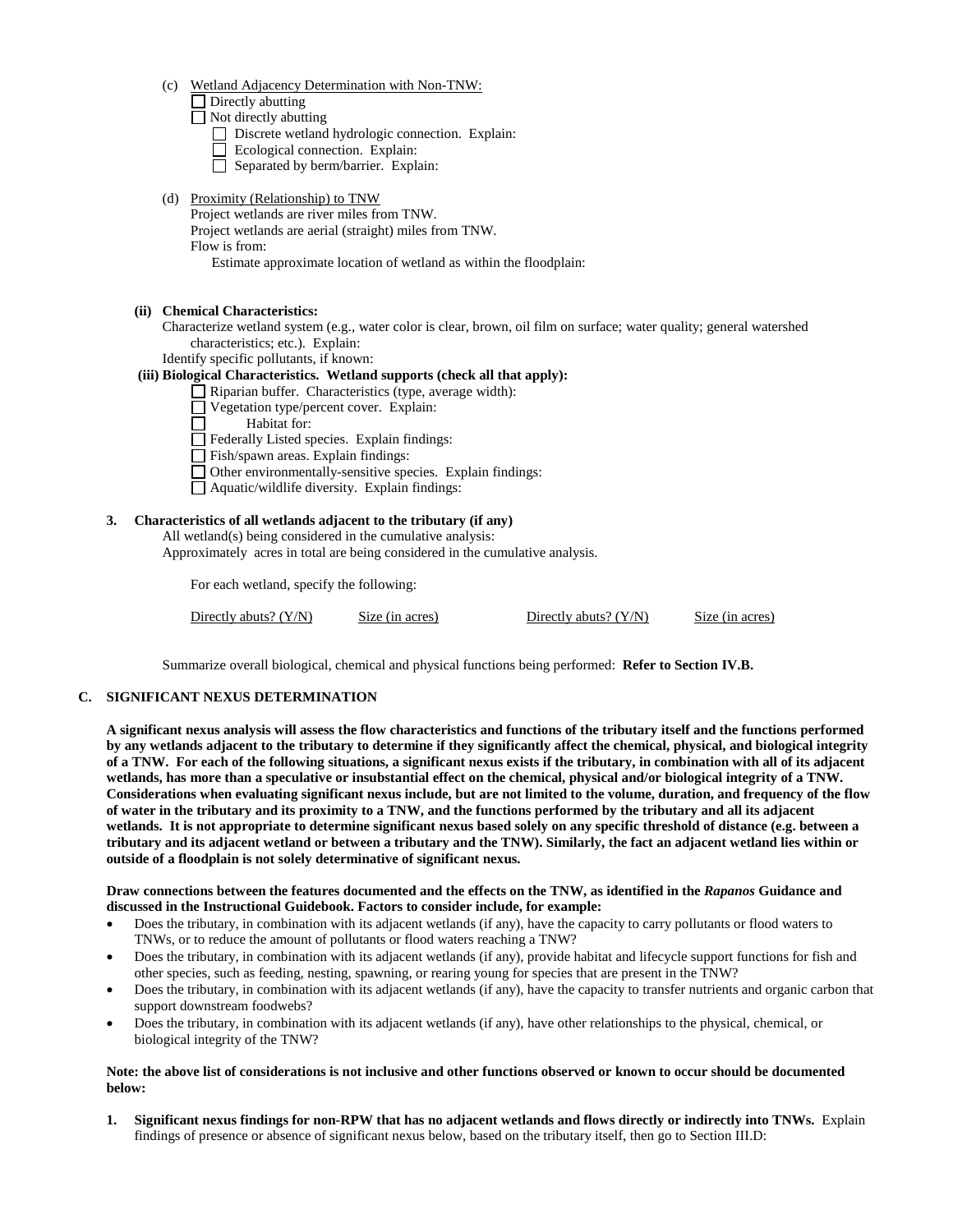- **2. Significant nexus findings for non-RPW and its adjacent wetlands, where the non-RPW flows directly or indirectly into TNWs.** Explain findings of presence or absence of significant nexus below, based on the tributary in combination with all of its adjacent wetlands, then go to Section III.D:
- **3. Significant nexus findings for wetlands adjacent to an RPW but that do not directly abut the RPW.** Explain findings of presence or absence of significant nexus below, based on the tributary in combination with all of its adjacent wetlands, then go to Section III.D:
	- \* Aquatic Life (Organisms):
	- Habitat for Wildlife:
	- Support Nutrient Cycling:
	- Sediment Transport:
	- Pollutant Trapping:
	- WQ Improvement:
	- Temperature:
	- \* Flood Storage:
	- Commerce:
	- \* Navigation:
	- \* Recreation:
	- \* Public Health:
	- \* Groundwater Discharge:
	- \* Groundwater recharge:

# **D. DETERMINATIONS OF JURISDICTIONAL FINDINGS. THE SUBJECT WATERS/WETLANDS ARE (CHECK ALL THAT APPLY):**

- **1. TNWs and Adjacent Wetlands.** Check all that apply and provide size estimates in review area:  $\Box$  TNWs:
	- Wetlands adjacent to TNWs:

# **2. RPWs that flow directly or indirectly into TNWs.**

- $\boxtimes$  Tributaries of TNWs where tributaries typically flow year-round are jurisdictional. Provide data and rationale indicating that tributary is perennial: **Stickfoot Branch was observed to have well developed stream morphology characteristic of perennial flow, including flow observed during the Corps site visit in the middle of the "dry" season when the last rain had been approximately five days prior to the site visit; and clear and consistent bed, bank, and ordinary high water mark as indicated by the absence of rooted vegetation within the channel, the absence of debris within the channel, and some scour of the channel.**
- $\Box$  Tributaries of TNW where tributaries have continuous flow "seasonally" (e.g., typically three months each year) are jurisdictional. Data supporting this conclusion is provided at Section III.B. Provide rationale indicating that tributary flows seasonally: The streams

Provide estimates for jurisdictional waters in the review area (check all that apply):

- $\boxtimes$  Tributary waters (linear feet):
- □ Other non-wetland waters: acres.
	- Identify type(s) of waters:

# **3. Non-RPWs[9](#page-5-0) that flow directly or indirectly into TNWs.**

Waterbody that is not a TNW or an RPW, but flows directly or indirectly into a TNW, and it has a significant nexus with a TNW is jurisdictional. Data supporting this conclusion is provided at Section III.C.

Provide estimates for jurisdictional waters within the review area (check all that apply):

- $\Box$  Tributary waters:
- □ Other non-wetland waters: Identify type(s) of waters:

# **4. Wetlands directly abutting an RPW that flow directly or indirectly into TNWs.**

- Wetlands directly abut RPW and thus are jurisdictional as adjacent wetlands.  $\perp$ 
	- Wetlands directly abutting an RPW where tributaries typically flow year-round. Provide data and rationale indicating that tributary is perennial in Section III.D.2, above.

Provide rationale indicating that wetland is directly abutting an RPW:

<span id="page-5-0"></span><sup>-&</sup>lt;br>9  $\mathrm{P}^9$ See Footnote # 3.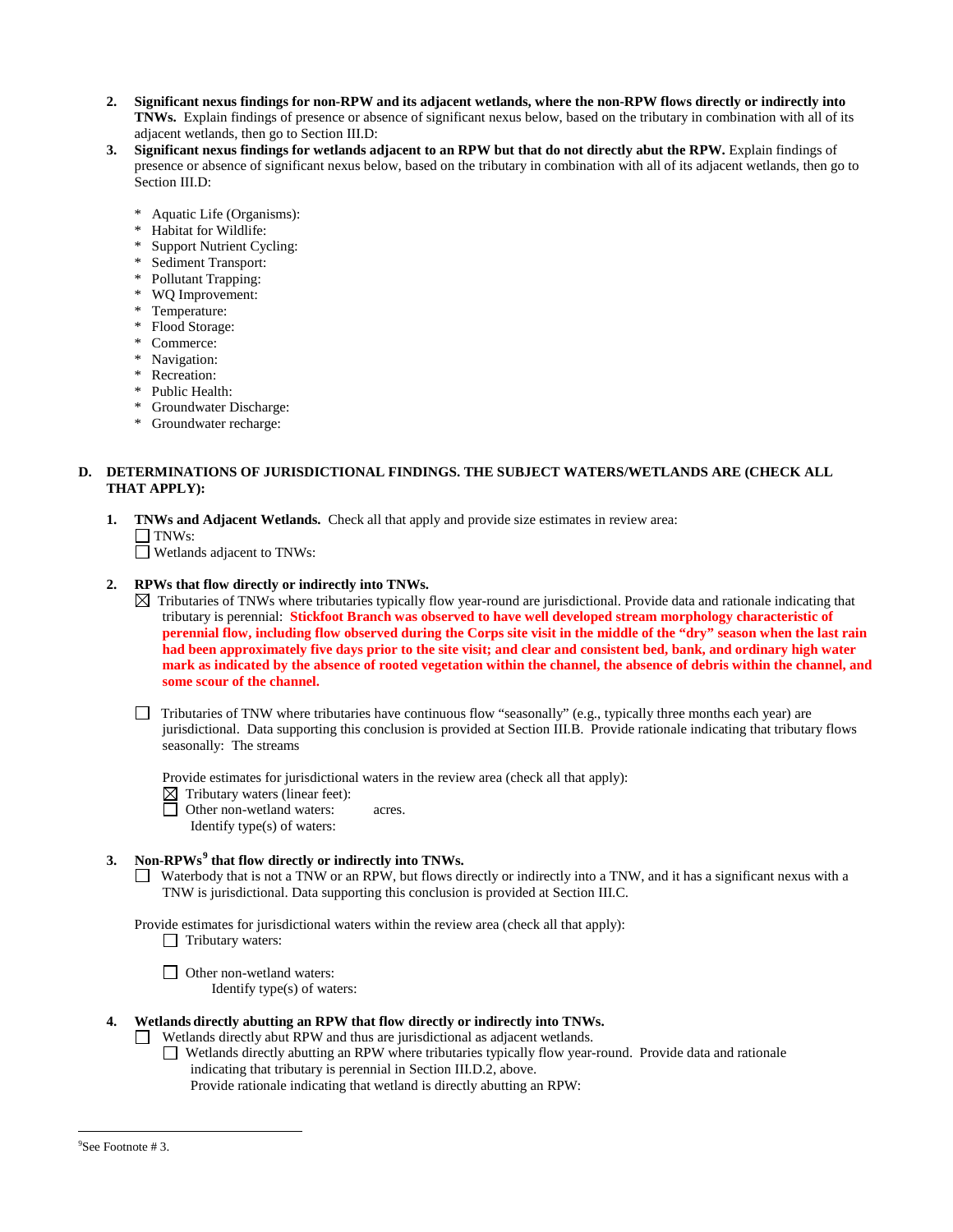Wetlands directly abutting an RPW where tributaries typically flow "seasonally." Provide data indicating that tributary is seasonal in Section III.B and rationale in Section III.D.2, above. Provide rationale indicating that wetland is directly abutting an RPW: Provide acreage estimates for jurisdictional wetlands in the review area:

# **5. Wetlands adjacent to but not directly abutting an RPW that flow directly or indirectly into TNWs.**

Wetlands that do not directly abut an RPW, but when considered in combination with the tributary to which they are adjacent and with similarly situated adjacent wetlands, have a significant nexus with a TNW are jurisidictional. Data supporting this conclusion is provided at Section III.C.

Provide acreage estimates for jurisdictional wetlands in the review area:

### **6. Wetlands adjacent to non-RPWs that flow directly or indirectly into TNWs.**

Wetlands adjacent to such waters, and have when considered in combination with the tributary to which they are adjacent and with similarly situated adjacent wetlands, have a significant nexus with a TNW are jurisdictional. Data supporting this conclusion is provided at Section III.C.

Provide acreage estimates for jurisdictional wetlands in the review area:

### **7. Impoundments of jurisdictional waters.[10](#page-6-0)**

As a general rule, the impoundment of a jurisdictional tributary remains jurisdictional.

- $\Box$  Demonstrate that impoundment was created from "waters of the U.S.," or
- Demonstrate that water meets the criteria for one of the categories presented above (1-6), or П
- $\Box$ Demonstrate that water is isolated with a nexus to commerce (see E below).

### **E. ISOLATED [INTERSTATE OR INTRA-STATE] WATERS, INCLUDING ISOLATED WETLANDS, THE USE, DEGRADATION OR DESTRUCTION OF WHICH COULD AFFECT INTERSTATE COMMERCE, INCLUDING ANY SUCH WATERS (CHECK ALL THAT APPLY):[11](#page-6-1)**

which are or could be used by interstate or foreign travelers for recreational or other purposes.

- $\Box$  from which fish or shellfish are or could be taken and sold in interstate or foreign commerce.
- which are or could be used for industrial purposes by industries in interstate commerce.
- Interstate isolated waters.Explain:
- Other factors.Explain:

### **Identify water body and summarize rationale supporting determination:**

Provide estimates for jurisdictional waters in the review area (check all that apply):

- Tributary waters:
- □ Other non-wetland waters:
- Identify type(s) of waters:
- Wetlands:

### **F. NON-JURISDICTIONAL WATERS, INCLUDING WETLANDS (CHECK ALL THAT APPLY):**

If potential wetlands were assessed within the review area, these areas did not meet the criteria in the 1987 Corps of Engineers Wetland Delineation Manual and/or appropriate Regional Supplements.

### $\boxtimes$  Review area included isolated waters with no substantial nexus to interstate (or foreign) commerce.

Prior to the Jan 2001 Supreme Court decision in "*SWANCC*," the review area would have been regulated based solely on the "Migratory Bird Rule" (MBR).

 $\boxtimes$  Waters do not meet the "Significant Nexus" standard, where such a finding is required for jurisdiction. Explain: **During the 20 August 2014 Corps site visit, the circumference of the isolated wetlands, including two PFOs (W-1 and W-7), one PEM (W-9), and one PEM/PFO (W-10), were walked and no culvert or other drainage was visible connecting the wetlands to Stickfoot Branch, the Anacostia River, or any other stream. W-1, a 0.05-acre isolated wetland, is located approximately 3,000 feet from the nearest water, the Anacostia River. W-7, a 0.41-acre isolated wetland, is located approximately 700 feet from the nearest water, the Anacostia River. W-9, a 0.07-acre isolated wetland is located approximately 300 feet downgradient from the nearest water, Stickfoot Branch, and approximately 4,000 feet from the nearest downgradient water, the Anacostia River. W-10, a 0.09-acre isolated wetland is located approximately 300 feet from the nearest stream, Stickfoot Branch, but is separated from the stream by uplands. Wetlands W-1 and W-7 were likely formed by direct precipitation and runoff from the adjacent road water inputs trapped in a low spot along the road. Both W-1 and W-7 were heavily disturbed systems and likely experienced soil compaction, further exacerbating wetland conditions forming from direct precipitation and surface runoff. Wetland W-7 is located within the 100-year floodplain of the Anacostia River, a TNW. The distance of upland area between W-7 and the Anacostia River indicates that W-7 would be unlikely to be directly connected to the Anacostia River, even if the man-made barriers of the** 

<span id="page-6-0"></span><sup>&</sup>lt;sup>10</sup> To complete the analysis refer to the key in Section III.D.6 of the Instructional Guidebook.

<span id="page-6-1"></span>**<sup>11</sup> Prior to asserting or declining CWA jurisdiction based solely on this category, Corps Districts will elevate the action to Corps and EPA HQ for review consistent with the process described in the Corps/EPA** *Memorandum Regarding CWA Act Jurisdiction Following Rapanos.*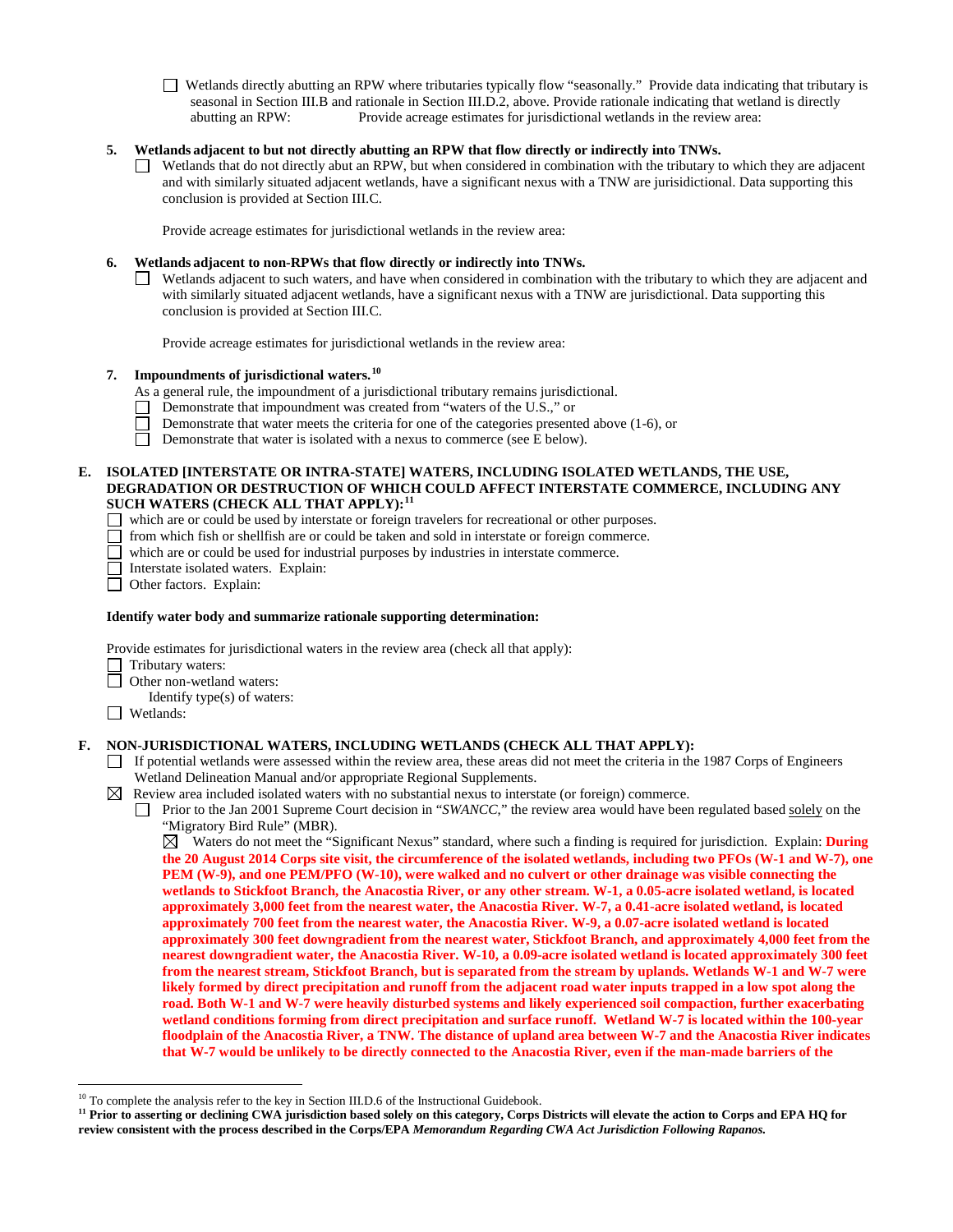**cloverleaf road and seawall separating W-7 from the Anacostia River were not present. Therefore, despite close proximity, W-7 is not located adjacent to the Anacostia River and is isolated. Surface water was present during the Corps site visit in wetlands W-9 and W-10 and, considering that it had last rained in the AOR five days prior to the site visit, it is likely that W-9 and W-10 have sources of hydrology other than direct precipitation and surface runoff. The agent stated that he believed that a leaking water pipe was the primary provider of hydrology for W-10. Wetland W-9 is located at a similar elevation to the perennial Stickfoot Branch, and may be intercepting groundwater as the source of hydrology. The areas immediately adjacent to the isolated wetlands are upland and there is no culvert connecting the wetlands with any waters of the United States at this location or any other field evidence of connection to a stream; therefore, based on US vs James Wilson 4th circuit case/CFR 328.3 (a)(3), the Baltimore District does not regulate the four isolated wetlands W-1, W-7, W-9, W-10.** 

□ Other: (explain, if not covered above):

Provide acreage estimates for non-jurisdictional waters in the review area, where the sole potential basis of jurisdiction is the MBR factors (i.e., presence of migratory birds, presence of endangered species, use of water for irrigated agriculture), using best professional judgment (check all that apply):

|  | Non-wetland waters ( <i>i.e.</i> , rivers, streams): |  |  |  |  |  |
|--|------------------------------------------------------|--|--|--|--|--|
|--|------------------------------------------------------|--|--|--|--|--|

Lakes/ponds:

Other non-wetland waters: List type of aquatic resource:

Wetlands:

П

Provide acreage estimates for non-jurisdictional waters in the review area that do not meet the "Significant Nexus" standard, where such a finding is required for jurisdiction (check all that apply):

- Non-wetland waters (i.e., rivers, streams):  $\Box$
- □ Lakes/ponds:
- □ Other non-wetland waters: acres. List type of aquatic resource:
- Wetlands: **W-1 - 0.5 ac, W-7 – 0.41 ac, W-9 – 0.07 ac, W-10 - 0.09 ac**

# **SECTION IV: DATA SOURCES.**

- **A. SUPPORTING DATA. Data reviewed for JD (check all that apply -** checked items shall be included in case file and, where checked and requested, appropriately reference sources below):
	- $\boxtimes$  Maps, plans, plots or plat submitted by or on behalf of the applicant/consultant: **vicinity map included in submission dated 08 August 2014.**
	- $\boxtimes$  Data sheets prepared/submitted by or on behalf of the applicant/consultant.
		- $\boxtimes$  Office concurs with data sheets/delineation report.
		- Office does not concur with data sheets/delineation report.
	- Data sheets prepared by the Corps:
	- Corps navigable waters' study:
	- U.S. Geological Survey Hydrologic Atlas:
		- USGS NHD data.
		- USGS 8 and 12 digit HUC maps.
	- $\Box$  U.S. Geological Survey map(s). Cite scale & quad name:

USDA Natural Resources Conservation Service Soil Survey. Citation: **soil series mapped on aerial photograph included in submission dated August 2014.**

- National wetlands inventory map(s). Cite name: **NWI map of site provided in submission dated August 2014.**
- $\Box$ State/Local wetland inventory map(s):
- FEMA/FIRM maps:
- 100-year Floodplain Elevation is: (National Geodectic Vertical Datum of 1929)
- Photographs: Aerial (Name & Date): **GoogleEarth – 1988, 1999, 2006; DC Atlas - Bare Earth LIDAR layer – 2004, 2008; DC Atlas – 100-year floodplain layer; ARC GIS Explorer 100-year floodplain layer; aerial photograph dated 2005 and 2014**
- **provided in submission dated August 2014.**
	- or Other (Name & Date): **Photographs included with Delineation Report dated August 2014.**
- Previous determination(s). File no. and date of response letter: **2005-02623 (SOUTH CAPITOL STREET/JD) – 01 July 2005**  $\boxtimes$  $\Box$ Applicable/supporting case law:
- Applicable/supporting scientific literature:
- $\boxtimes$  Other information (please specify): **stream characterization data sheets included in August 2014 submission; normal and departure from normal precipitation for August 2014 from NOAA NWS (for Corps site visit)**

# **B. ADDITIONAL COMMENTS TO SUPPORT JD:**

**References:**